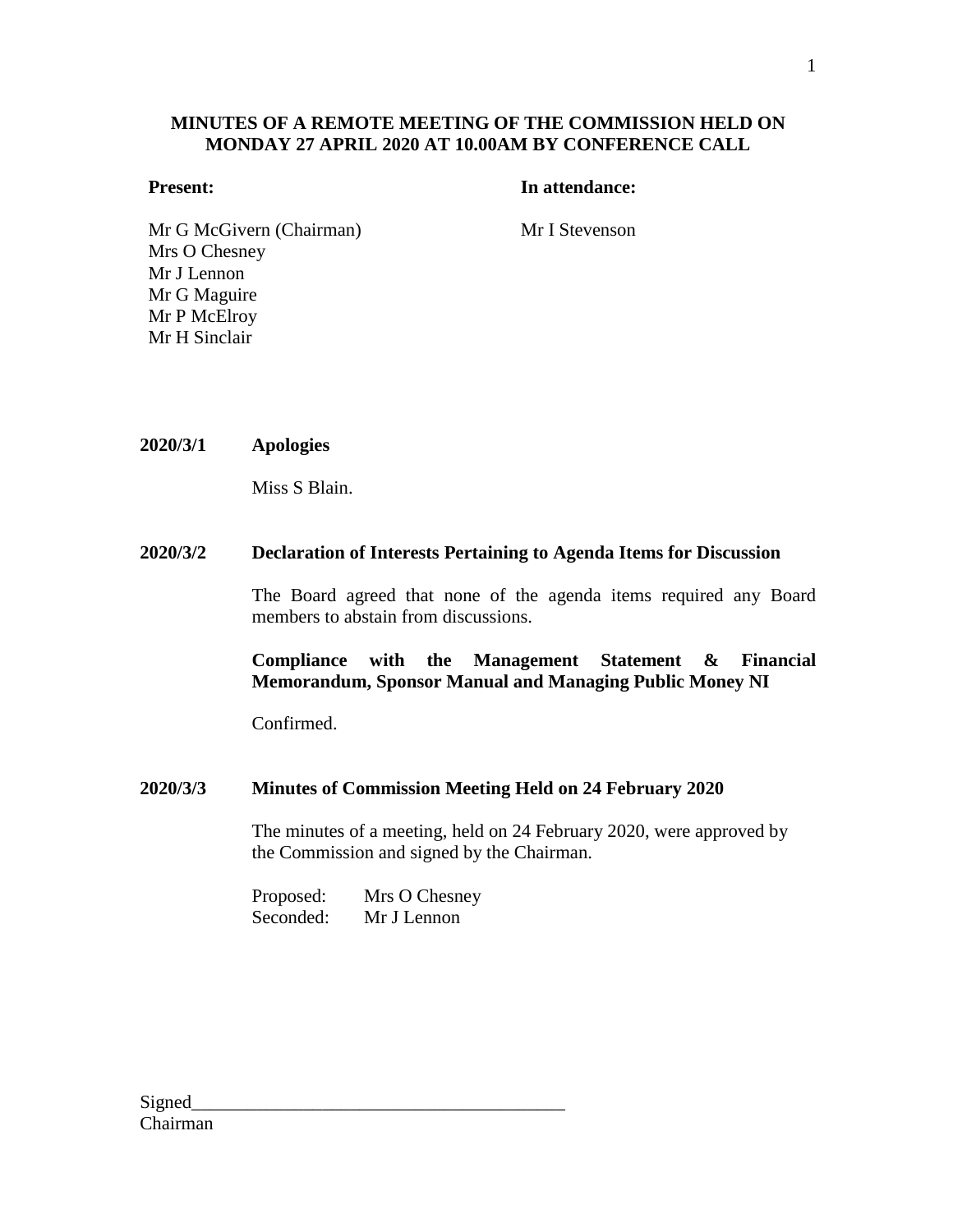## **2020/3/4 Matters Arising**

## **Conferences and Events**

The Board noted that some upcoming conferences and events where Board members had been due to attend had been rescheduled or cancelled due to Covid-19. These included the UFU annual dinner on 27 March 2020; the UFU corporate member 'meet the President' event on 3 April 2020; the LMC/IFJ/Andersons market outlook conference on 1 May 2020, and; the IMS World Meat Congress in June 2020. Mr J Lennon reported that the All Ireland meat science conference scheduled for 26 to 27 March 2020 had also been postponed. The Board discussed the rescheduled dates for Balmoral Show 2020 and whether this was likely to go ahead or not.

## **2020/3/5 Chairman's Report**

The Chairman opened up his report with a few general observations on the ongoing Covid-19 crisis. He commended the staff of LMC for the range of important LMC activities which continue to be delivered remotely. He also observed that the general improvement in the global environment from reduced travel and economic slow-down helped to show that agri-food is not the major contributor that people believe when it comes to climate change. He also noted that the import of Polish Beef by two major UK retailers during the consumer panic buying phase had fostered an unfortunate breakdown in trust in supply chains especially from farming representatives. Mrs O Chesney also commented on the excellent social media engagement being undertaken by LMC across its various platforms with quality graphics and leading the pack messages.

Mr G Maguire also reported on the unprecedented distortion to markets which had taken place with the closure of food service and catering and the huge challenge this presented for carcase balance and premiumisation of cuts which consumers were currently buying at retail. The global hide market had also collapsed and businesses were operating at new levels of production cost to accommodate social distancing. Business was continuing to operate but significant pain was being felt by supply chains and help would be needed for industry to see through this crisis.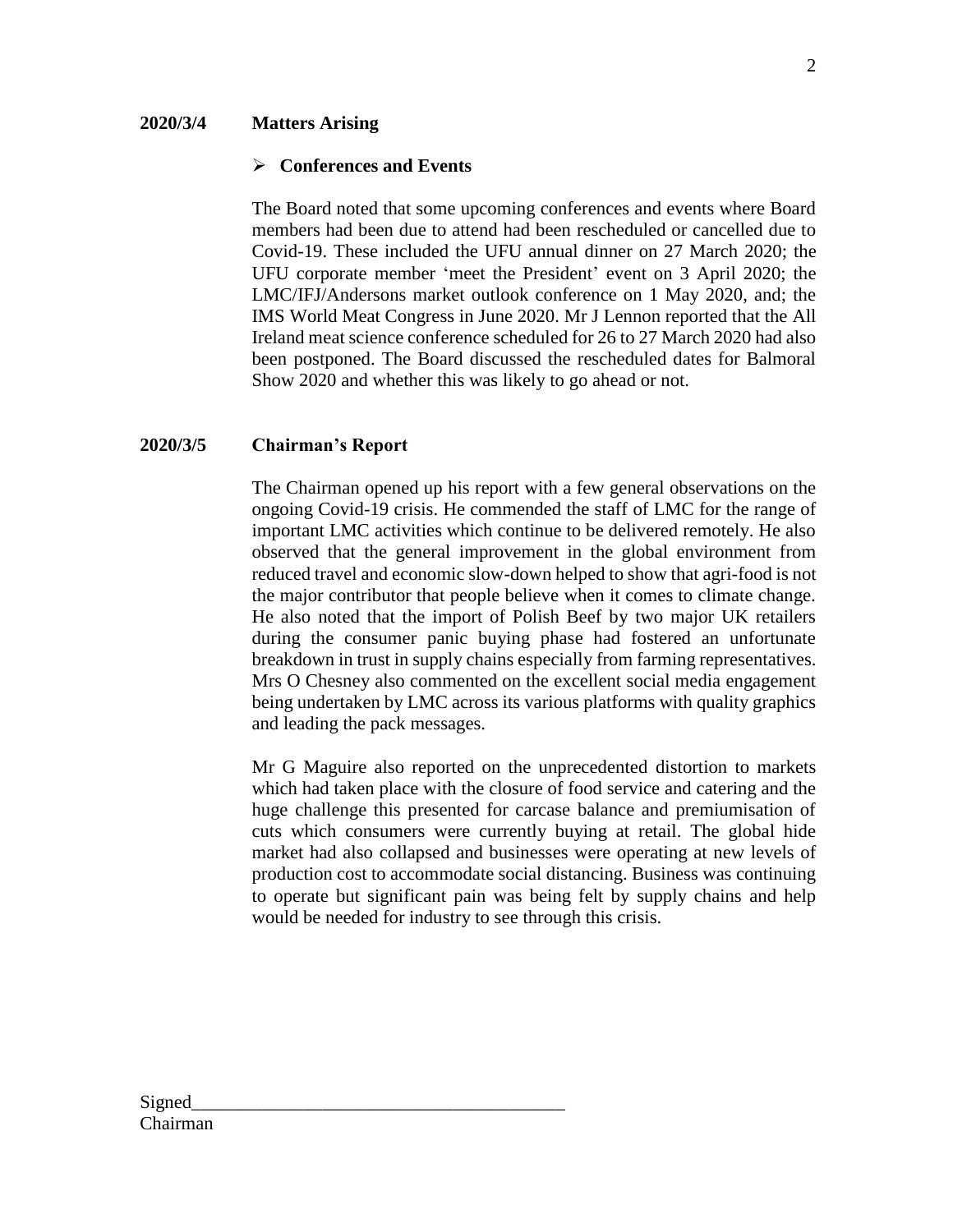## **Board Member Recruitment**

The Chairman advised the Board that the recruitment for a new Board member with ARAC Chair responsibility had attracted 15 applications by 27 March 2020 but due to Covid-19 the process had been halted. Mr P McElroy had agreed to remain in post until the process could be completed.

# **Engagements**

The Chairman reported on a number of important engagements he had taken part in since the last Board meeting including:

- A very useful briefing with the AERA Committee at Parliament Buildings on 12 March 2020;
- An industry meeting on Webex with Minister Edwin Poots on 10 April 2020 to discuss the impact and consequences of Covid-19;
- *Withheld – commercially sensitive*

# **2020/3/6 Chief Executive's Report**

# **Staffing Matters**

The Chief Executive updated the Board on current arrangements for staff, all of whom were working from home from 23rd March 2020 and each of whom had been provided with appropriate technology to enable LMC work to continue.

# **AERA Committee Briefing**

The Chief Executive noted that the meeting at Parliament Buildings on 12 March 2020 had been an excellent opportunity to meet with the Committee, to discuss key issues for the red meat industry and LMC's role within the sector. Some follow-up correspondence with the Committee on a range of matters has also been taking place subsequent to this meeting.

# **Red Tractor**

The Chief Executive advised that a remote meeting of LMC, Quality Meat Scotland, Welsh Lamb and Beef Producers and Red Tractor was scheduled for Thursday 7 May2020 when it was planned to try and bottom out issues at this meeting regarding a common recognition framework and National Devolved Scheme fees for participation in Red Tractor.

*Withheld – commercially sensitive*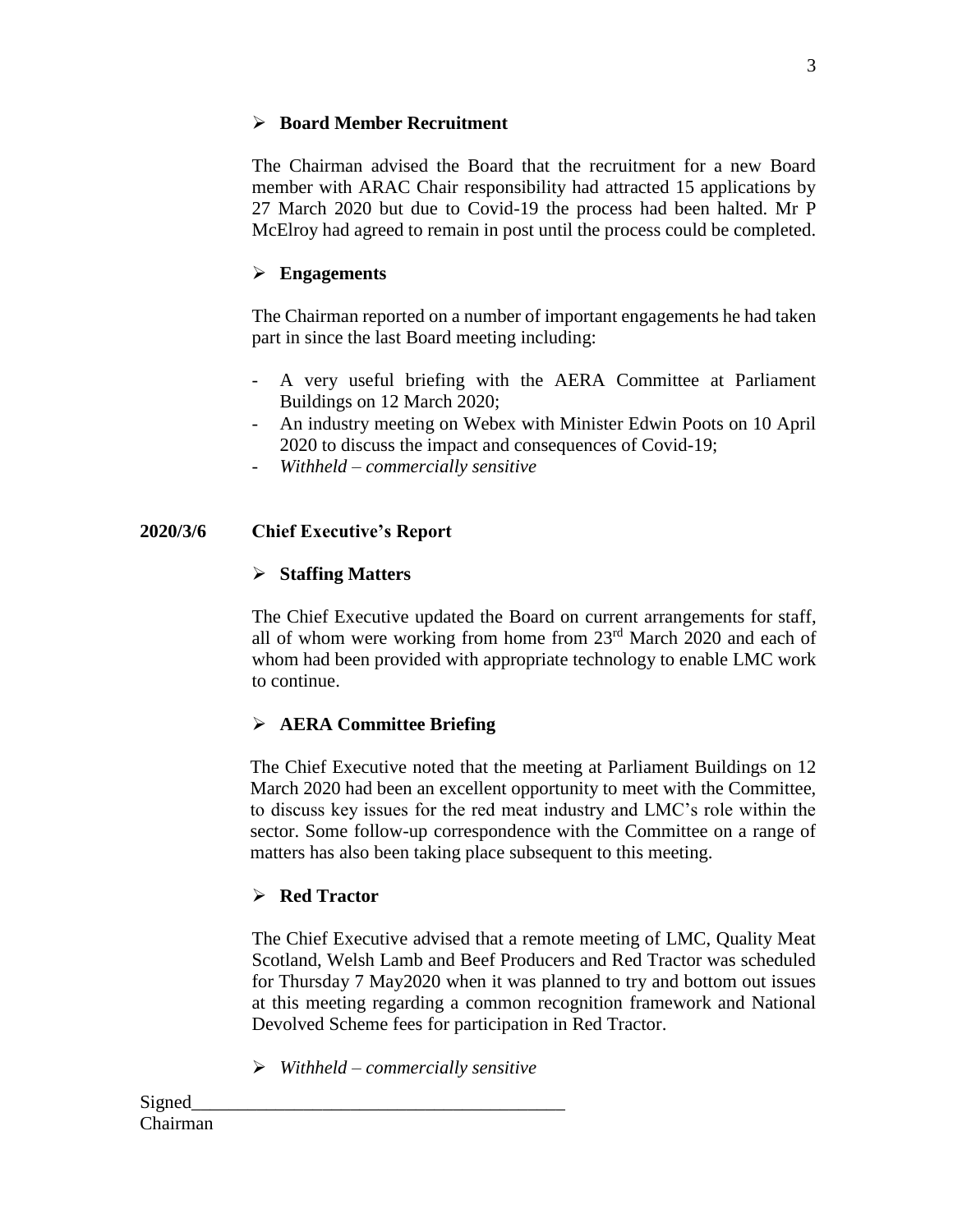## **AHDB Review**

The Board noted the findings of the AHDB Review and Government response which had recently been published.

## **End of Year Reports**

**Action Point:** The Chief Executive will circulate the current Board Member Register of Interests and members are to advise the Chief Executive on any amendments

**Action Point:** Board Member Self-Assessment templates to be completed and forwarded to the Chief Executive before the next meeting

**Action Point:** ARAC Chairman to finalise and submit to LMC executive his annual report on the work of ARAC for the 2019/20 financial year

**Action Point:** Chairman to draft a Foreword / Chairman's Statement for inclusion in the 2019/20 Annual Report and send to the Chief Executive.

## **2020/3/7 Covid-19 Developments**

The Chief Executive updated the Board on a number of specific projects which LMC had been taking forward in response to Covid-19. During the month of April a study had been commissioned from the Andersons Centre to assess the impact of the Covid-19 Crisis on the Northern Irish Beef and Sheep Sector and the report from this study and a cover letter from LMC, NIMEA and UFU had been submitted to Minister Edwin Poots. LMC was also channeling much more content into its social media platforms to engage with stakeholders and consumers who were spending more time at home and online. LMC's advertising agency had also been tasked to develop and run a 5 week Steakhouse Saturday campaign to encourage consumers to bring the dining out experience into the home environment. LMC was also having more engagement with GIRA and IMS to get a clearer picture of market developments and insights from around the world.

**Action Point:** Chief Executive to circulate a copy of the Andersons Report to the Board